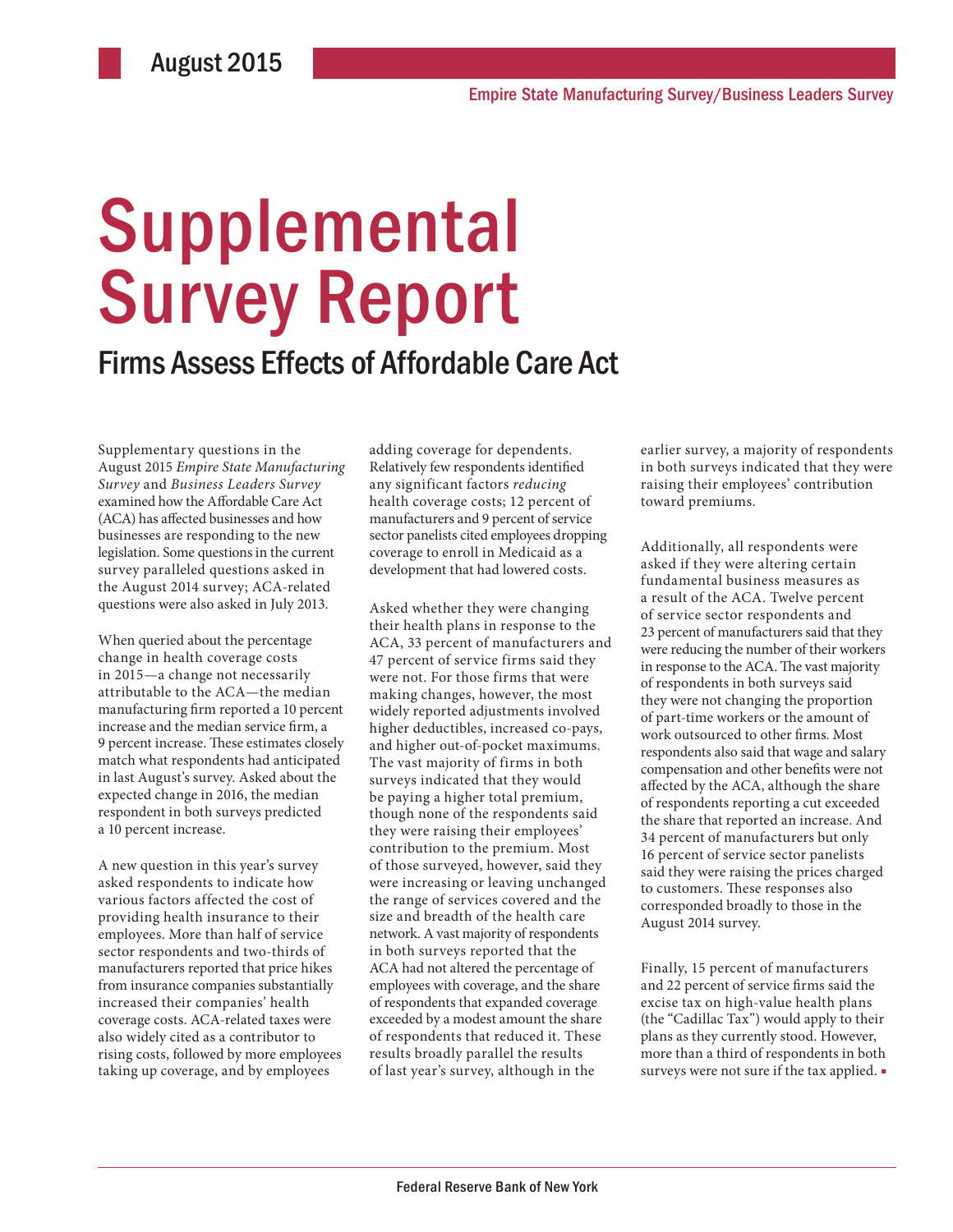## Supplemental Survey Report, continued

### The Affordable Care Act (ACA)

#### **OUESTION 1**

**How many full-time and part-time workers does your firm employ?**

|                 | <b>Empire State Manufacturing Survey</b> |           | <b>Business Leaders Survey</b> |           |
|-----------------|------------------------------------------|-----------|--------------------------------|-----------|
|                 | <b>Median Number</b>                     |           | <b>Median Number</b>           |           |
|                 | <b>Full-Time</b>                         | Part-Time | <b>Full-Time</b>               | Part-Time |
| 2014            | 87.0                                     | 2.0       | 80.0                           | 10.0      |
| 2015            | 95.0                                     | 2.0       | 87.5                           | 10.0      |
| 2016 (expected) | 94.0                                     | 2.0       | 97.5                           | 10.0      |

### QUESTION 2

### **Which of the following descriptions best characterizes your business?**

|                                                                     | <b>Empire State</b><br><b>Manufacturing Survey</b> | <b>Business Leaders</b><br>Survey |  |
|---------------------------------------------------------------------|----------------------------------------------------|-----------------------------------|--|
|                                                                     | <b>Percentage of Respondents</b>                   | <b>Percentage of Respondents</b>  |  |
| Large corporation with multiple establishments in the United States | 8.2                                                | 15.3                              |  |
| Primarily or completely self-contained at one location              | 44.3                                               | 39.6                              |  |
| Subsidiary or branch of a larger corporation                        | 8.2                                                | 6.3                               |  |
| Small to medium-sized company with a few locations                  | 39.2                                               | 36.9                              |  |
| Franchise                                                           | 0.0                                                | 1.8                               |  |
| Other                                                               | 4.1                                                | 5.4                               |  |

#### QUESTION 3

**What is your best estimate of the annual percentage change in your business' overall health coverage costs per worker this year and next year?**

| <b>Empire State</b><br><b>Manufacturing Survey</b> | <b>Business Leaders</b><br><b>Survey</b> |
|----------------------------------------------------|------------------------------------------|
| <b>Median Increase</b>                             | <b>Median Increase</b>                   |
| 10.0                                               | 9.0                                      |
| 10.0                                               | 10.0                                     |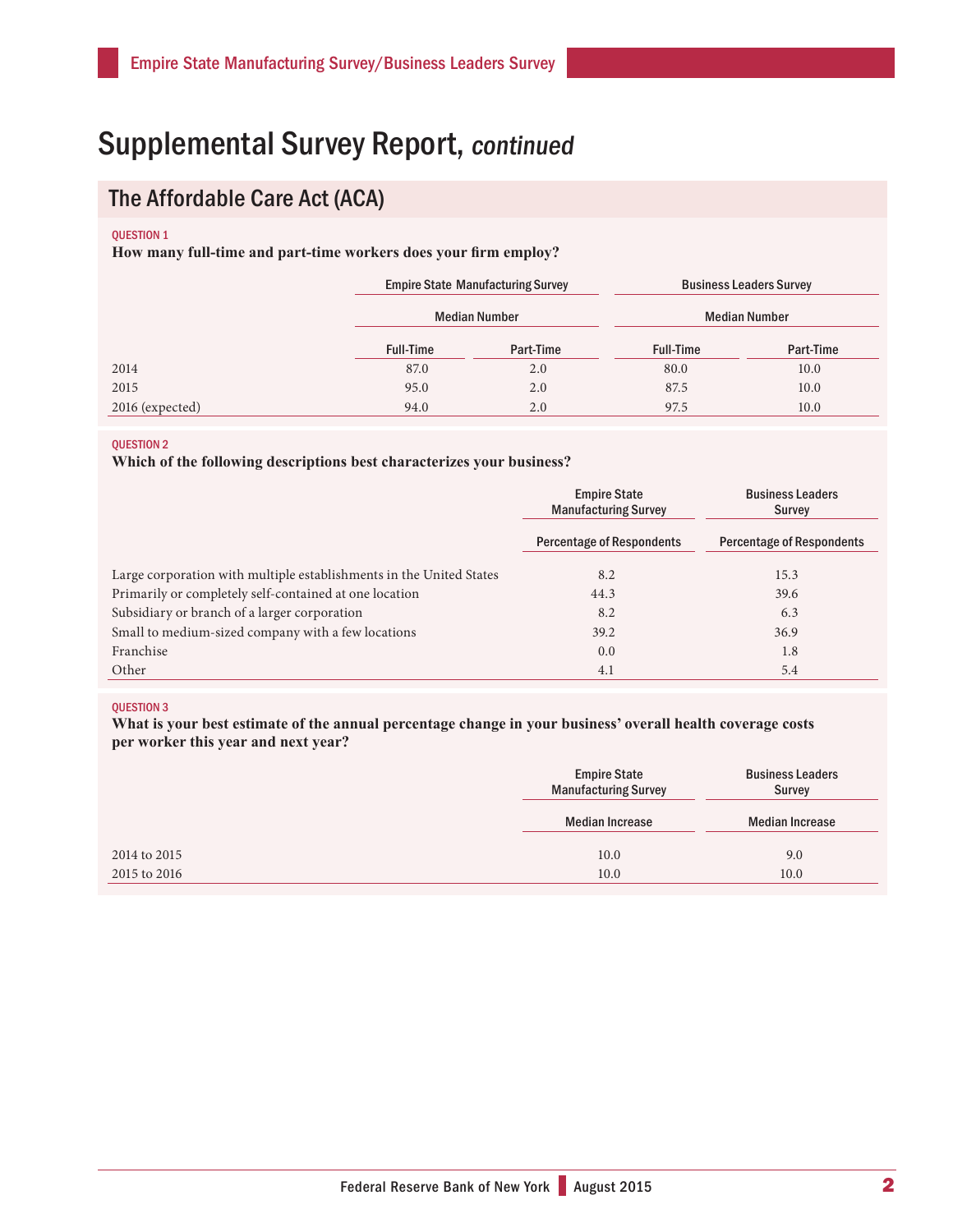## Supplemental Survey Report, continued

### QUESTION 4

**To what extent, if at all, have any of the following affected your cost of providing health insurance coverage to your employees?**

|                                                   | <b>Empire State Manufacturing Survey</b><br><b>Percentage of Respondents</b> |                      | <b>Business Leaders Survey</b><br><b>Percentage of Respondents</b> |                      |
|---------------------------------------------------|------------------------------------------------------------------------------|----------------------|--------------------------------------------------------------------|----------------------|
|                                                   |                                                                              |                      |                                                                    |                      |
|                                                   | Somewhat                                                                     | <b>Substantially</b> | Somewhat                                                           | <b>Substantially</b> |
| Cost increases from                               |                                                                              |                      |                                                                    |                      |
| More employees taking up coverage.                | 40.2                                                                         | 5.9                  | 38.0                                                               | 10.7                 |
| Employees adding coverage for dependents          | 40.2                                                                         | 1.0                  | 31.1                                                               | 3.4                  |
| ACA-related taxes                                 | 47.0                                                                         | 23.0                 | 43.5                                                               | 15.7                 |
| Price increases from insurance companies          | 28.4                                                                         | 66.7                 | 34.5                                                               | 54.6                 |
| Cost reductions from                              |                                                                              |                      |                                                                    |                      |
| Employees dropping coverage to enroll in Medicaid | 12.1                                                                         | 0.0                  | 8.5                                                                | 0.0                  |
| Price decreases from insurance companies          | 3.1                                                                          | 1.0                  | 1.7                                                                | 0.9                  |
| Other                                             | 1.0                                                                          | 4.9                  | 1.7                                                                | 2.5                  |

### QUESTION 5A

**How, if at all, are you changing your health plan in response to the ACA?**

|                               | <b>Empire State Manufacturing Survey</b> | <b>Business Leaders Survey</b>   |  |  |
|-------------------------------|------------------------------------------|----------------------------------|--|--|
|                               | <b>Percentage of Respondents</b>         | <b>Percentage of Respondents</b> |  |  |
| Keeping plan unchanged        | 32.7                                     | 47.2                             |  |  |
| Making modifications          | 50.0                                     | 41.5                             |  |  |
| Switching to a new provider   | 13.5                                     | 5.7                              |  |  |
| Dropping plan                 | 1.0                                      | 0.8                              |  |  |
| Offering for the first time   | 0.0                                      | 0.8                              |  |  |
| Don't offer and don't plan to | 2.9                                      | 4.1                              |  |  |

### QUESTION 5B

**If you responded that you are "making modifications" or "switching to a new provider," what changes are you making? Check all that apply.**

|                                      | <b>Empire State Manufacturing Survey</b><br><b>Percentage of Respondents</b> |            | <b>Business Leaders Survey</b><br><b>Percentage of Respondents</b> |            |
|--------------------------------------|------------------------------------------------------------------------------|------------|--------------------------------------------------------------------|------------|
|                                      |                                                                              |            |                                                                    |            |
|                                      | Reducing                                                                     | Increasing | Reducing                                                           | Increasing |
| Percentage of employees covered      | 6.1                                                                          | 7.6        | 5.2                                                                | 13.8       |
| Employee contribution                | 0.0                                                                          | 0.0        | 5.2                                                                | 0.0        |
| Total premium                        | 6.1                                                                          | 83.3       | 0.0                                                                | 82.8       |
| Deductibles                          | 1.5                                                                          | 77.3       | 1.7                                                                | 72.4       |
| Out-of-pocket maximum                | 1.5                                                                          | 74.2       | 1.7                                                                | 63.8       |
| Number of plan options for employees | 19.7                                                                         | 22.7       | 29.3                                                               | 12.1       |
| Co-pays                              | 3.0                                                                          | 71.2       | 0.0                                                                | 65.5       |
| Range of services covered            | 21.2                                                                         | 12.1       | 22.4                                                               | 1.7        |
| Size/breadth of network              | 26.2                                                                         | 4.5        | 19.0                                                               | 3.4        |